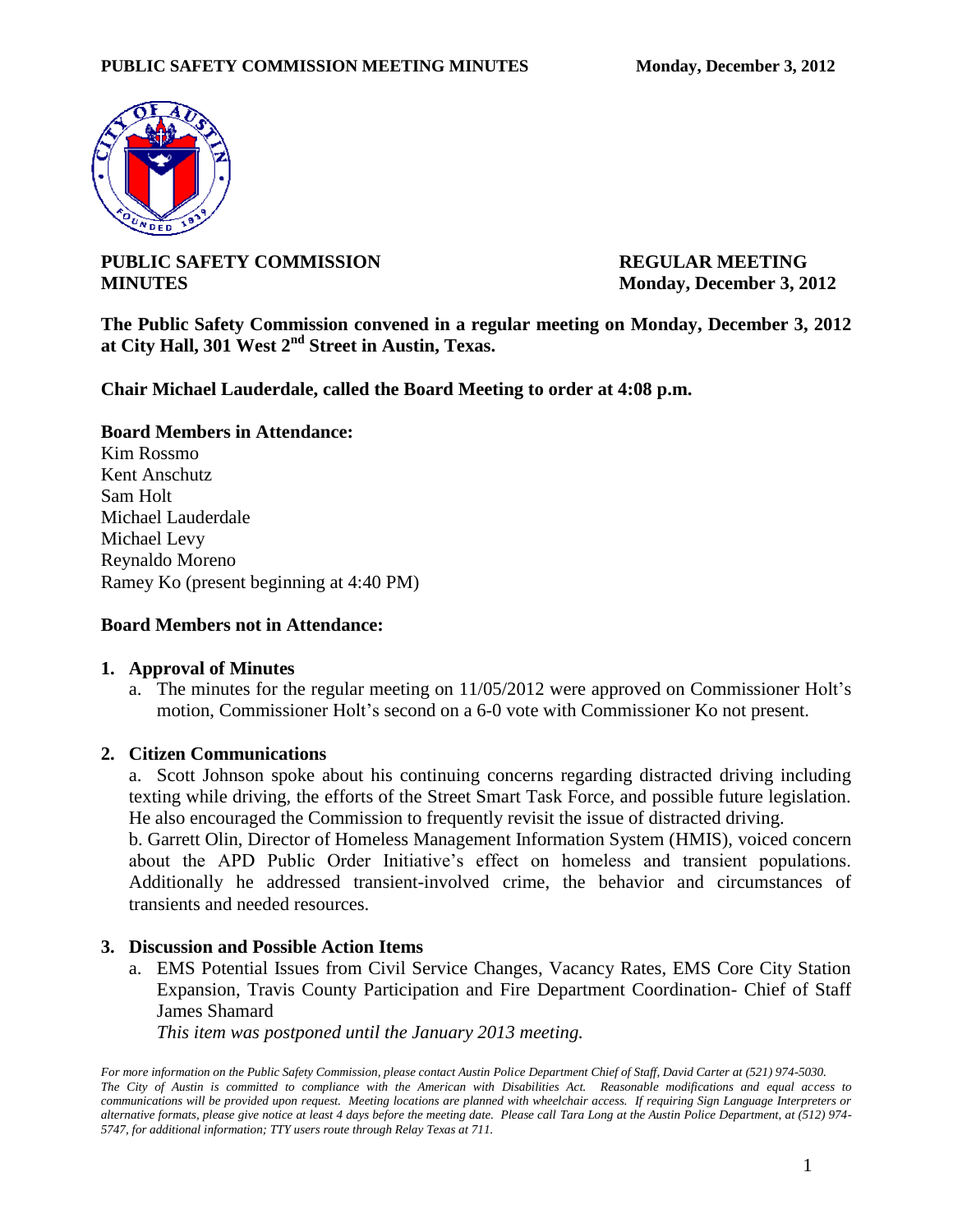## PUBLIC SAFETY COMMISSION MEETING MINUTES Monday, December 3, 2012

b. Commission Recommendation to City Council for Outside Review for EMS per a PERFtype contract

*This item was postponed until the January 2013 meeting.* 

- c. Code Compliance Overview-Code Compliance Director Carl Smart
- Director Smart presented an overview of the Code Compliance Department and outlined department outreach and education efforts, programs and responsibilities, department challenges, the transition to a proactive approach with code compliance, and the working relationship between Code Compliance and other city departments. Director Smart also fielded questions from the Commission about hiring requirements and preferences, employee training, community perceptions, processes and logistics, and responses to various types of code complaints.
- d. Eye Witness and Lineup Policy Briefing and Wrongful Conviction Commander Julie O'Brien, Commander Steve Deaton and Commander Mark Spangler Commander O'Brien provided a history of eye witness and lineup research including a study involving the Austin Police Department and Travis County. The Commander also reviewed improvements and standardization made to APD polices based on best practices. Commander O'Brien also answered questions from the Commission about physical versus photo lineups, the efficacy of physical lineups, and access to and use of photographs.

# **4. Briefings and Updates**

- a. Grant Update Assistant Chief Brian Manley Assistant Chief Manley briefed the Commission on the public safety grant information that will now be regularly updated and available on the  $16<sup>th</sup>$  of each month.
- b. Rundberg Area Neighborhood Enforcement and Restore Rundberg Project Assistant Chief Brian Manley

Assistant Chief Brian Manley briefed the Commission about the agenda item coming before the City Council on December  $13<sup>th</sup>$  for the approval of \$300,000 in research funding as part of the Restore Rundberg Project.

West Campus Crime and Quality of Life – Assistant Chief Raul Munguia

Assistant Chief Munguia provided an overview of West Campus focusing on the habits and attitudes of young college students in the area, the opportunities for property crime, outreach and education efforts, responsibilities of and working relationship between UTPD and APD.

c. Overview of Homeless and Transient Demographics and Mental Health Call Statistics- Ron MacKay and Chief of Staff James Shamard

*This item was postponed until the January 2013 meeting.* 

# **5. Discussion Regarding Future Agenda Items**

- a. EMS Potential Issues from Civil Service Changes, Vacancy Rates, EMS Core City Station Expansion, Travis County Participation and Fire Department Coordination Including Possible Recommendation to Council on Civil Service
- b. Commission Recommendation to City Council for Outside Review for EMS per a PERFtype contract
- c. Overview of Homeless and Transient Demographics, Transient-Involved Crime and Mental Health Call Statistics (written material requested by Commissioner Rossmo)

*For more information on the Public Safety Commission, please contact Austin Police Department Chief of Staff, David Carter at (521) 974-5030. The City of Austin is committed to compliance with the American with Disabilities Act. Reasonable modifications and equal access to communications will be provided upon request. Meeting locations are planned with wheelchair access. If requiring Sign Language Interpreters or alternative formats, please give notice at least 4 days before the meeting date. Please call Tara Long at the Austin Police Department, at (512) 974- 5747, for additional information; TTY users route through Relay Texas at 711.*